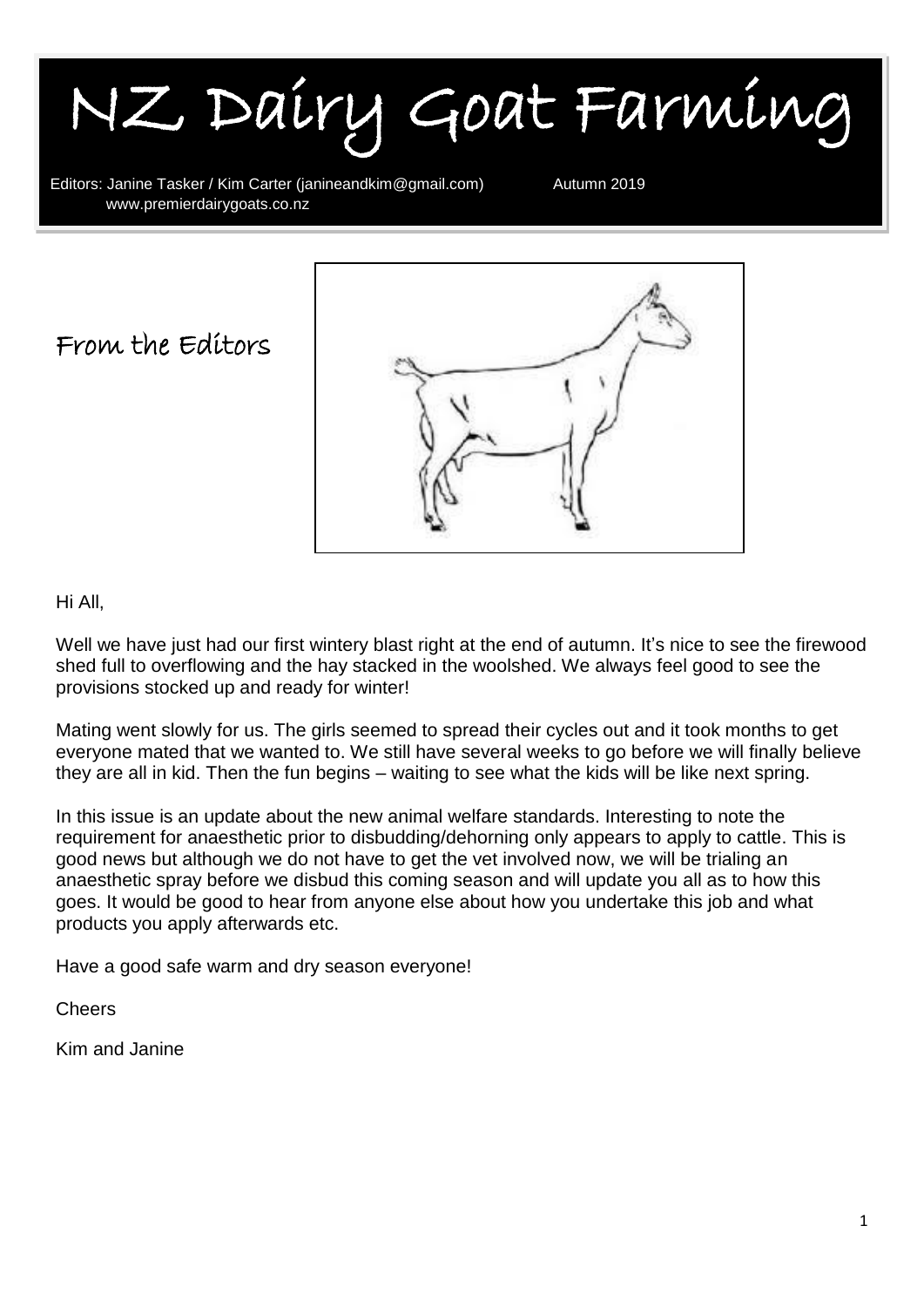# Recipes of the Season

### *Walnut Crusted Goats Cheese with Herbs and Honey*

#### **Ingredients**

- 1/2 cup honey
- 1/4 cup 3-inch-long rosemary sprigs, plus leaves for garnish
- 3/4 cup chopped toasted walnuts
- 1 large log (10.5 oz.) goat cheese
- crackers and apple slices, for serving

### **Preparation**

In a small saucepan, bring the honey and rosemary sprigs to a simmer over medium. Reduce the heat to low.



Simmer until the honey is infused with the rosemary, 2 to 3 minutes. Let cool. Scrape the honey from the rosemary sprigs; discard the sprigs. Spread out the walnuts in an even layer on a cutting board. Carefully roll the cheese in the nuts, pressing to adhere. Transfer the cheese to a platter. Drizzle the cheese with the rosemary honey and garnish with the rosemary leaves. Serve the cheese with the crackers and apple slices

# Code of Welfare: Painful Husbandry Procedures

#### **From 1 October 2019, Minimum Standard 5 reads:**

Minimum Standard No. 5 – Disbudding and Dehorning

Animals with intact or "tipped" horns must be managed to minimise the risk of injury to other animals.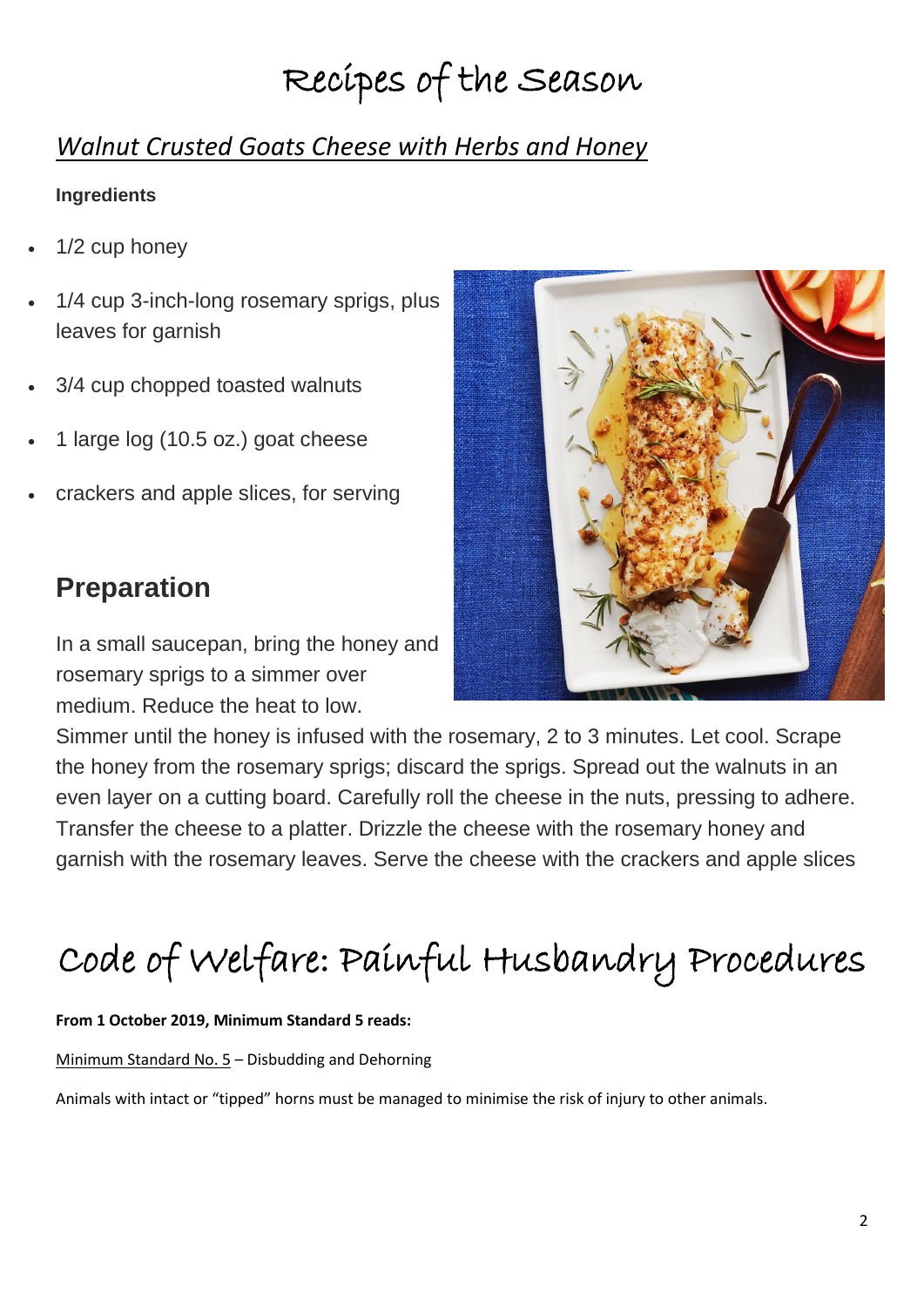When disbudding is performed, the following must apply:

- the method must be chosen and undertaken so as to minimise the pain and distress and other negative health consequences (e.g. infection) for the animal, and
- if used, thermal cauterising equipment must be used in such a way as to minimise the risk of thermal injury to tissues other than the horn bud and adjacent skin, and
- if used, caustic or chemical techniques of disbudding must only be used by personnel skilled with the procedure, and only used when injury to the animal beyond the horn bud, or to other animals, is minimised.
- a cattle beast must not be disbudded unless throughout the procedure the cattle beast is under the influence of an appropriately placed and effective local anaesthetic that is authorised by a veterinarian for the purpose of the procedure.

Dehorning (c) When dehorning is performed, the following must apply: i) the method must be chosen and undertaken so as to minimise the pain and distress and other negative health consequences (e.g. infection) for the animal, and ii) dehorning without pain relief must be performed when animals are as young as possible, and not greater than nine months of age, and iii) when dehorning any animal over the age of nine months, pain relief must be used. iv) a cattle beast must not be dehorned unless throughout the procedure the cattle beast is under the influence of an appropriately placed and effective local anaesthetic that is authorised by a veterinarian for the purpose of the procedure.

Recommended Best Practice a) Animals should be disbudded in preference to being dehorned. b) To facilitate the humane and effective management of the animals, and to minimise tissue damage and pain, horns should be prevented from developing, or be removed, at the youngest age compatible with minimising associated negative health and welfare consequences for the animal. c) When dehorning, effective means of preventing excessive blood loss should be used. Likewise, a wound dressing or medication should be applied and if flies are likely to be a problem the animals should be treated with insecticide. d) All animals should be inspected regularly during the healing period, especially for the first two weeks after disbudding, and any infected wounds treated. e) Where dehorning has exposed the frontal sinuses of the skull, animals should be inspected regularly during the healing period, and any infected wounds treated. f) Precautions, such as vaccination, should be taken to minimise the risk of clostridial infections.

General Information While horn buds are generally evident at or soon after birth, there is some variation in the age at which horns develop, and the age at which the frontal sinuses become continuous with the hollow inner portion of the horn. Usually, the sinuses invade the horn when it reaches a certain size (often when the calf is about six months of age). The skull of goat kids is much thinner than that of calves. Thermal cautery disbudding techniques must be carefully used to avoid damage to underlying tissues, including the brain. If the initial burn is not adequate, or does not cover the diameter of the horn bud, then the site should be allowed to cool before heat is reapplied. As well as being shallow, the horn bud of kids is more diffuse and a wider piece of adjacent skin (5mm around each horn bud) should also be taken to avoid regrowth of horn material (scurs). Caustic chemical disbudding requires careful management to ensure the chemical does not come into contact with other tissues, either on the animal itself, or other animals, including humans. This risk is exacerbated when the animals are hungry and suck or rub their dams or herd mates, and by rain. The use of petroleum jelly around the horn bud can lessen injury to surrounding tissue. The technique is best performed when the horn bud is just palpable or just erupting, usually when the animals are 7- 10 days old.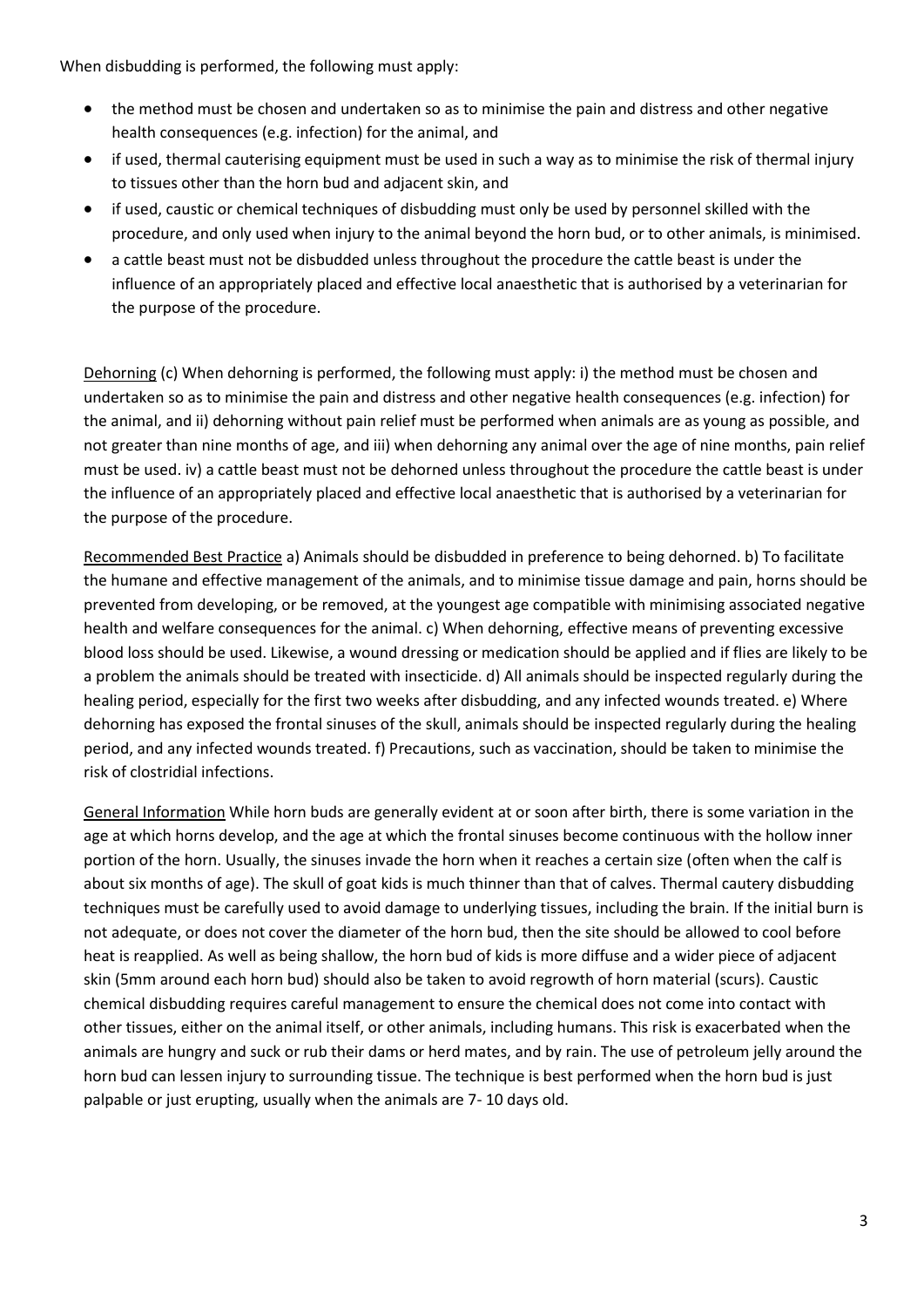## Stable Goats Help Calm Skittish Racehorses

#### **Christine Winter** CHICAGO TRIBUNE



It may come as a surprise to some racegoers--at least the ones who don't spend much time back in the stables--to discover that horses aren't the only animals that occupy the barns at Arlington International Racecourse.

In addition to the approximately 1,200 horses stabled there, by some estimates there are more than 60 goats that call the barns home as well. No, goat races are not the track's latest scheme to attract crowds away from the riverboat casinos.

But the tough little animals do play an important role at the track. They serve as "pets" for the racehorses and exert a strange, calming influence on many of the skittish, high-strung thoroughbreds.

"The practice of keeping a goat in the stall with a nervous

horse has been around for a long time, probably as long as there have been racehorses," said Arlington trainer Bette Gabriel, recalling that she has seen cases where a horse would become so attached that its goat would have to be brought along to the paddock every time the horse raced.

Although most of the track goats and horses develop a lifelong friendship, Gabriel's goat, Sally, has actually baby-sat three different horses in the four years she has had her. "She almost seems to know when one has calmed down and it is time to move on to another one that needs her," Gabriel said of her arthritic goat, which currently spends most of its time resting in the stall of Touch the Light, a high-strung 2-yearold.

As long as Sally's previous horse can still see her in the barn, the change of allegiance doesn't seem to be a problem. "In most cases, however, the relationship is more one-on-one, and the horse and its goat are inseparable for life," Gabriel said.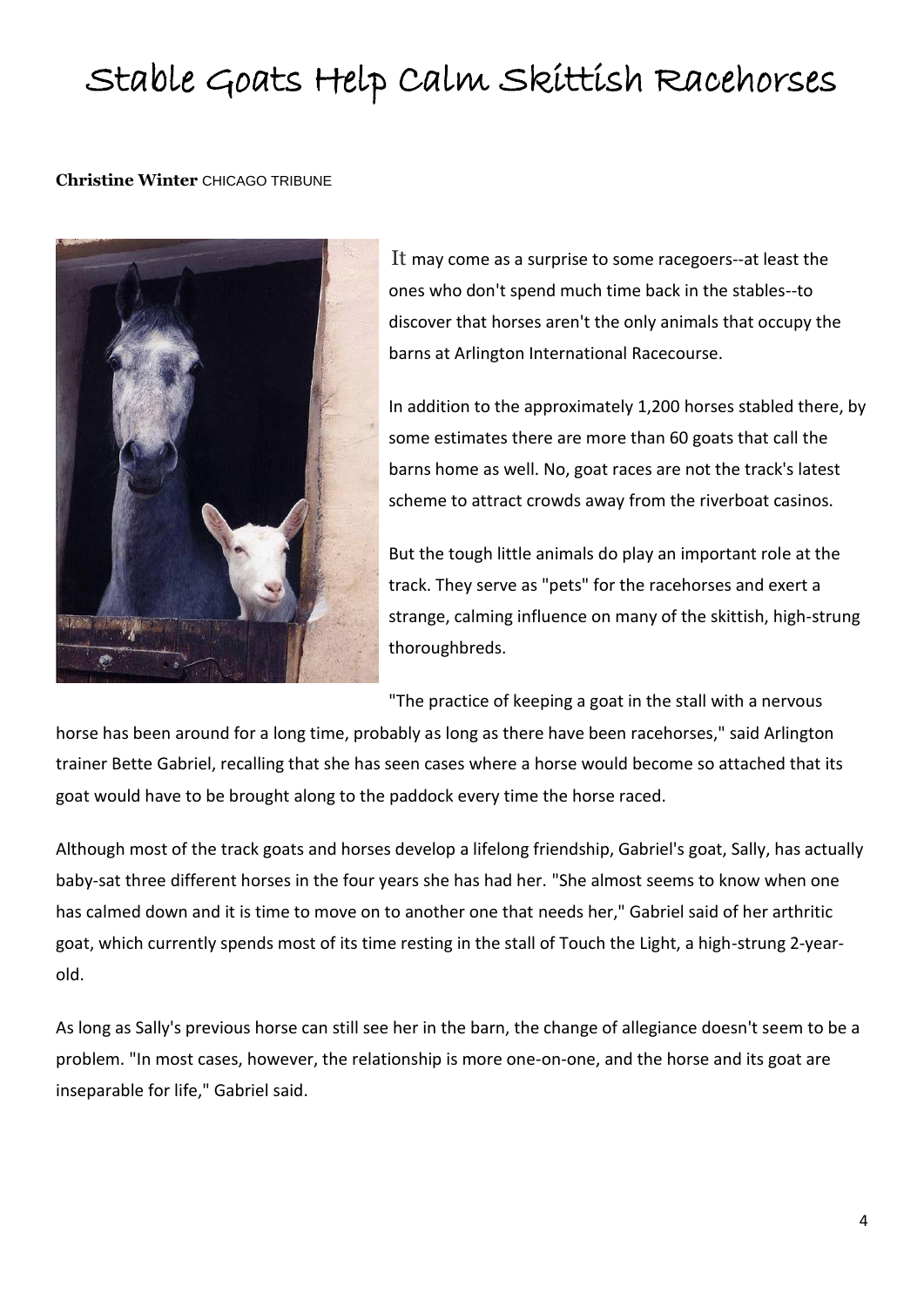She recalled one billy goat she owned that would bellow every time its horse went off to practice or race. "He used to try to follow the horse, and we would have to tie him up," said Gabriel, recalling that its frequent loud and plaintive cries did not particularly endear that goat to other humans around the barn.

While most horses don't seem to mind the short separation for racing and exercising, if their goats aren't around the barn with them, it often means trouble. They will pace the stalls, and fail to get the rest they need. "It really affects their performance. They just can't relax unless that goat is nearby," she said. Goats also frequently ride in the trailer with the horses when they are moving from track to track. Gabriel said that when a horse she was training was sold in a claiming race, she sent its goat along with it.

"It was the only humane thing to do," she said. "A horse that loses its goat is just bereft and actually mourns." And there is no substituting another goat either because the horses unquestionably know the difference. "Racehorses are by nature nervous animals, and some of them handle the stress of racing and traveling better than others," said Melissa Bennett, an exercise rider for Arlington trainer Gene Cilio.

She noted that every track and many horse farms she has worked at have had goats around, and that a fellow pony rider at Arlington even keeps one to soothe his exercise pony, which isn't exactly a high-strung thoroughbred.



"I remember one farm where I worked `breaking babies,' where the goat would follow behind us while we trained, running around the track as fast as it could," she laughed.

However, while goats may have the run of the barns, they are definitely not allowed to run around on the

tracks at Arlington. After all, a world-class racetrack has to have some standards.

Oddly enough, dogs don't enjoy the same open-door policy at Arlington as the farm animals do. They are, in fact, banned from the barns there.

The dogs and horses usually get along OK, according to Gabriel. But many dogs don't take well to the fact that a lot of people come and go through the typical stable. Most goats, despite their gruff reputation, are pretty docile.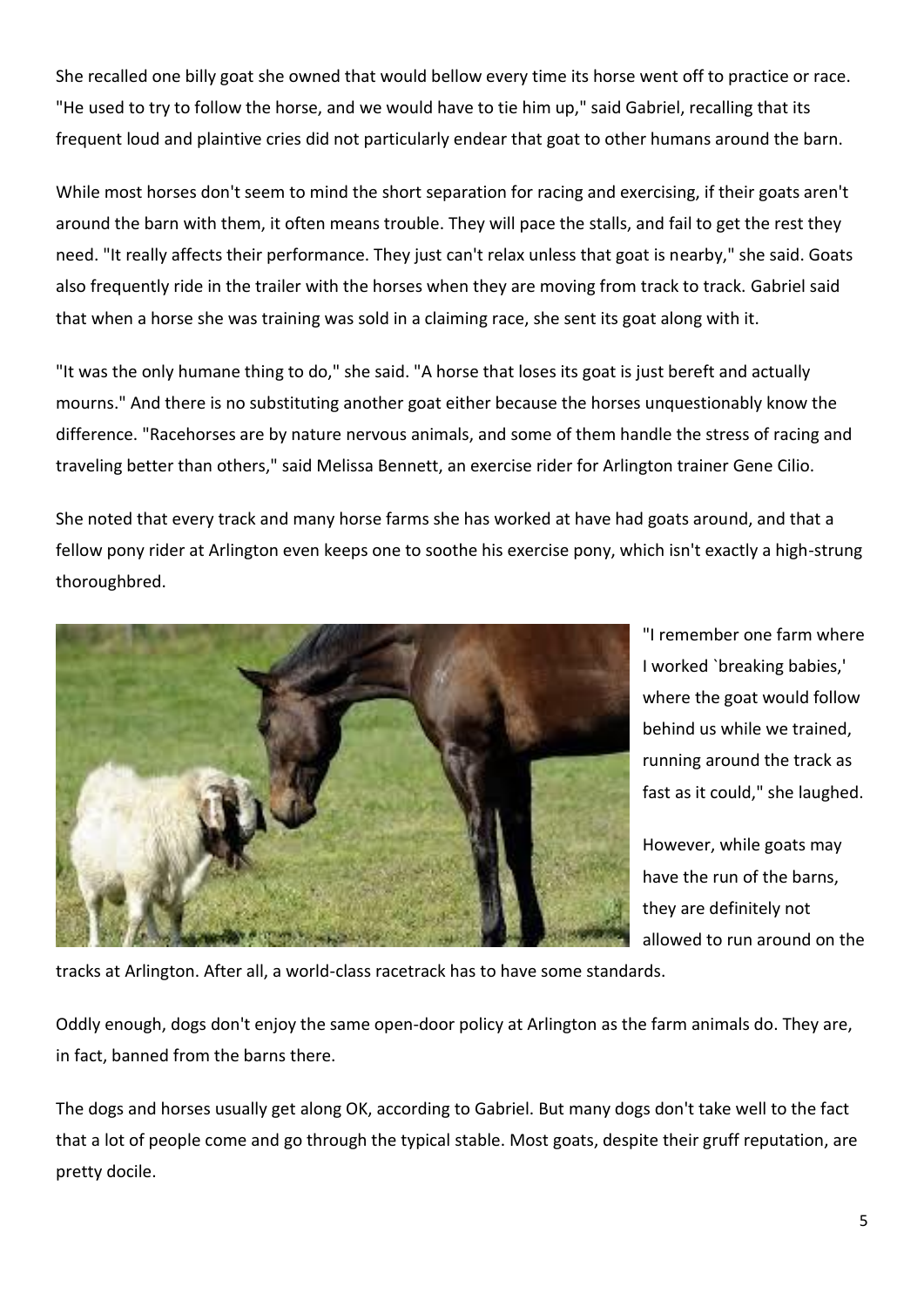They also stick pretty much to their horses' stalls and don't wander around. The casual observer touring a barn might not even notice that several goats are in residence.

Gabriel noted that miniature goats have become especially popular around tracks, and during the last 10 years, some horse owners and trainers have found that potbellied pigs form a similar attachment to horses and perform much the same function.

The pigs, however, sometimes get too big and too stubborn to transport around with the horses as they move from track to track.

"I've had both, and the goats have better personalities," Gabriel said, recalling one pig she owned got angry when she tried to lift it into a van, and moved to a neighbouring barn and refused to come back, upsetting both the horse and the goat it left behind.

Not every horse needs or even wants a goat in its stall, and no one is quite sure what the bond is between the two dissimilar animals, but horse trainers take advantage of the equine-goat connection whenever they can, especially since goats eat the same grain as the horses and are very little trouble.

"It just seems to be a security blanket for the horse, like it has a friend who is always there waiting," Bennett said. "It's a useful tool."

# Waikato Cheesemaker Meyer's Foray Into GoaT Milk Continues To Pay Dividends



Last week the family business scooped the Countdown Champion of Champions (Commercial) award for its Goats Milk Gouda.

Traditionally makers of cow milk cheese, Meyer Cheese started using goat milk in 2016.

In 2017, its Meyer Smoked Goat Gouda won the champion of champions award for commercial cheese.

Meyer Cheese chief executive Miel Meyer says the company

is "absolutely ecstatic" with the win.

"It's really a positive result for our business and team behind the scene and acknowledgement of my brother's hard work as lead cheese maker for our business," he told *Dairy News*.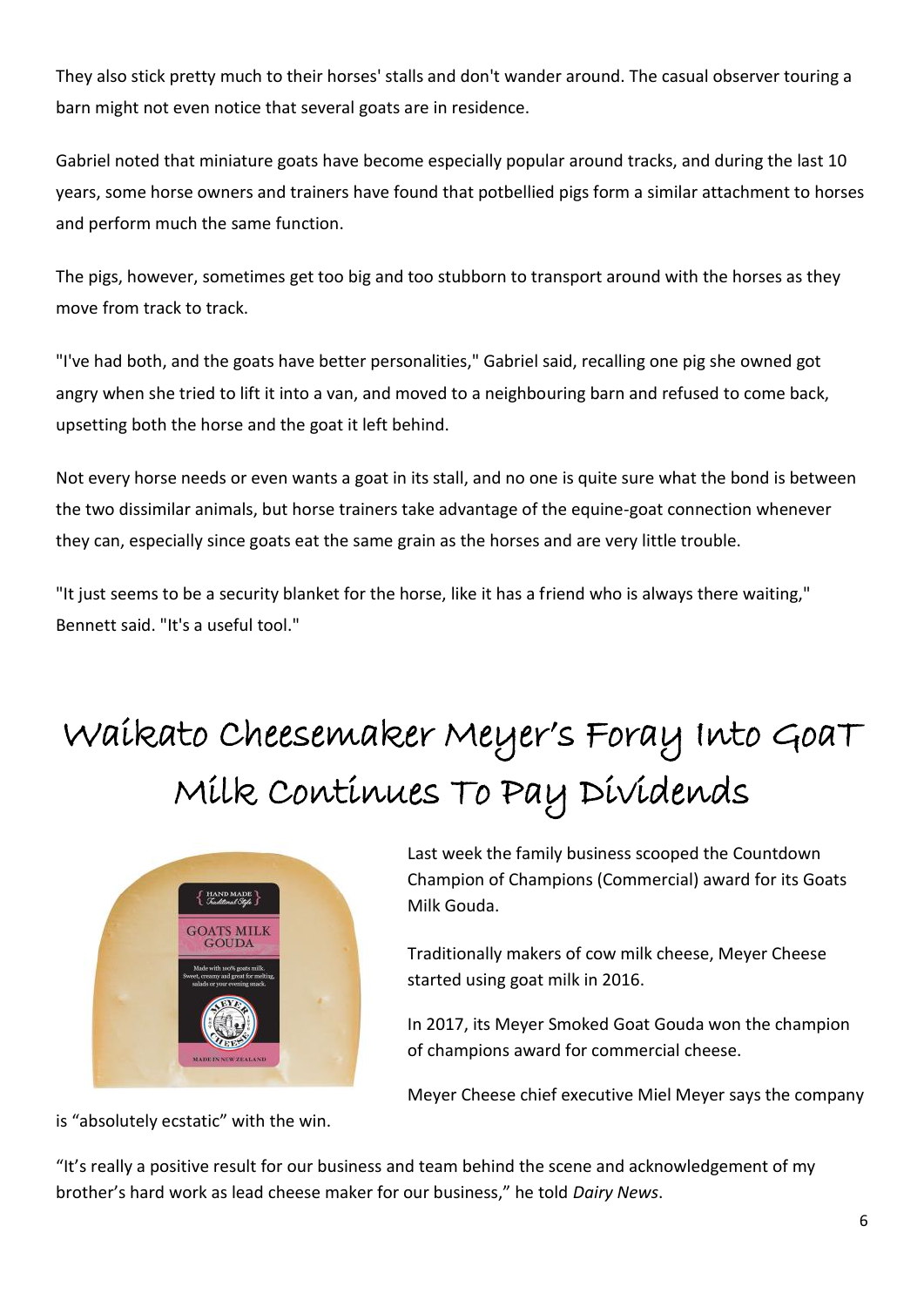He says cow milk is still the bread and butter of the business but the demand for other milks is helping drive sales.



"Since 2007 when I took over the business we started making a little bit of sheep milk cheese after constant positive feedback and building confidence in making cheese.

"Ten years later with an opportunity to buy some goat milk from a local supplier in Morrinsville we took the plunge in 2016 and started producing goat milk Gouda style cheese."

The company gets its goat milk from the Averil family in Morrinsville.

"Our supplier owns and manages Goatland Farm Ltd. They are suppliers of the Dairy Goat Cooperative but with the co-op's support we are able to take some of the milk to produce this wonder product."

Meyer says goat milk products are on the rise and consumers are looking for the products on the shelves.

"We are forecasting about five tonnes of goat cheese per year but after last night I expect this might increase."

Meyer Cheese is a fully fledged family affair. Founded in Waikato in 1976 by Fieke and Ben Meyer, their next generation is now at the helm. Their son Miel took over as general manager in 2007 when Ben and Fieke retired. In 2011, eldest son Geert returned from The Netherlands to become the head cheesemaker.

Geert also collected a trophy at the awards when he was named Milk Test NZ Champion Cheesemaker – the second year in a row he has won the title.

Meyer cheeses are widely available at supermarkets and specialty retailers NZ-wide.

Australian master cheese judge Russell Smith reflected on the results saying the awards for Dutch style cheeses reflect the quality of these cheeses in NZ.

"Kiwis are fortunate to have a handful of brilliant cheesemakers here making these types of cheeses.

"I judge across the world and Dutch style cheeses made in NZ are as good as anywhere in the world."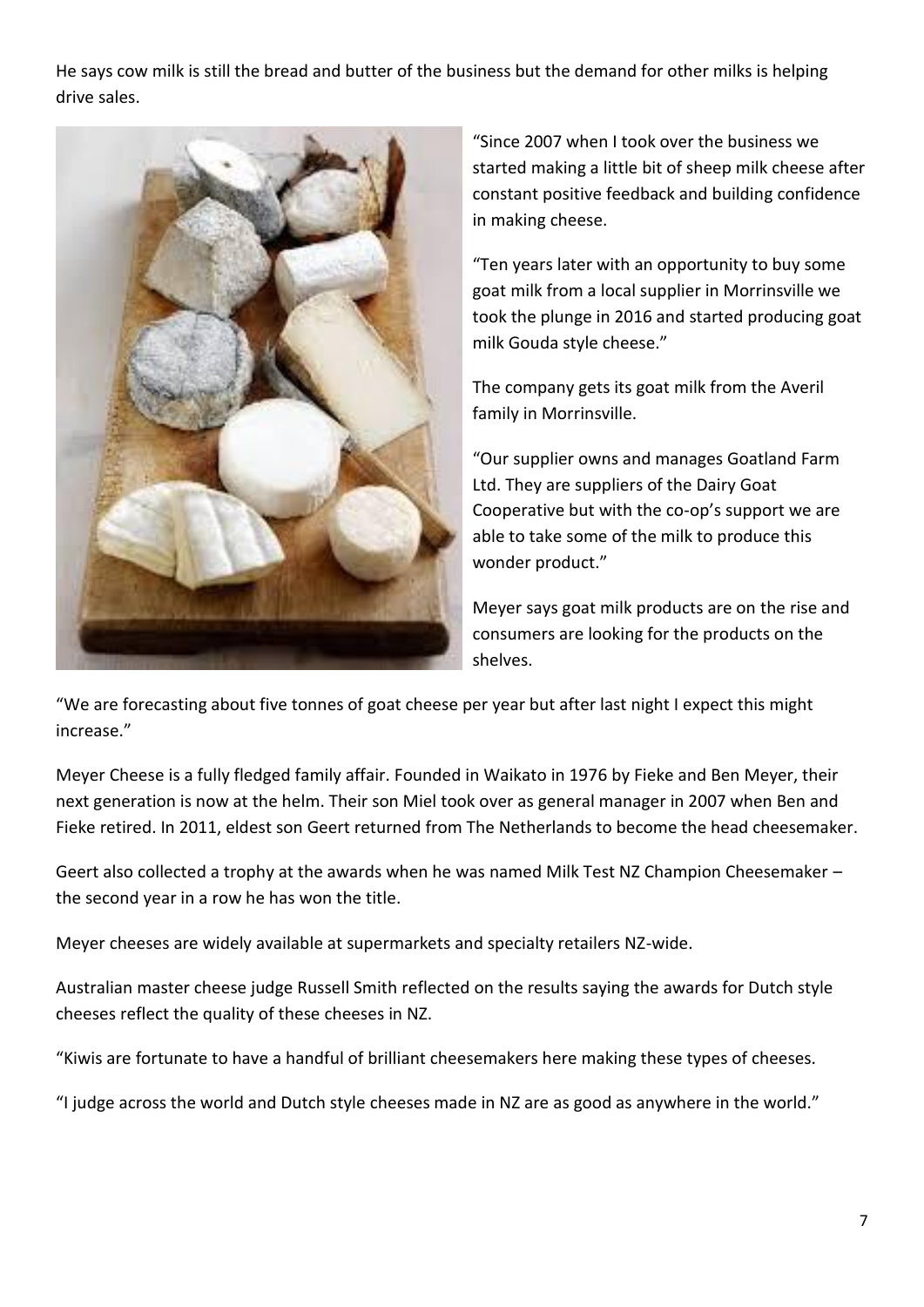Commenting on the Meyer Cheese Goats Milk Gouda, Smith said "It doesn't come any better than this. This is a cheese you never want to finish. It's just stunning. It's superbly made and offers beautiful, sweet, nutty flavours."

#### **Cumin gouda tops**

The Mahoe Farmhouse Cheese entry Cumin Gouda was awarded Puhoi Valley Champion of Champions in the boutique cheese category.

It is made to a traditional Dutch recipe that adds the cumin seeds to the curd. After three to six months of ripening the refreshing lemon zing of the cumin flavours the whole wheel. According to master judge Russell Smith, Mahoe Farmhouse Cheese's Cumin Gouda **"**is an exceptional cheese". Anna and Bob Rosevear and their family have been making Mahoe cheese in the Bay of Islands since 1986.

## New Local Fencing Solution

#### Styx Solutions, www,styxsolutions.com

Review by Janine Tasker

At the 2019 Methven show, Kim and I came across a stand for Styx Solutions. They are a local company which uses plastic to manufacture a number of fencing products. We had a 7 strand wire fnece which the goats had given a hard time. The wires were stretched and sloppy and allowed the to push against it and almost pop through completely. We had tighened the wires, but just couldn't keep it tight enough to be sure the goats would remian on the right side,.



We purchased the 7 strand styx (they come in a range of sizes) and also the outriggers. We easily applied these to the fence. Each styx has several options of twisting and securing the outrigger and no special equipment was required other than elbow grease!



They are UV stable, lightweight and when we fixed 3 to the fence between each post, you cannot now pull the wires apart at all! The outriggers fit tape, polywire or any other kind of electric line. They have multiple attachment points and can also be used on their own to either nail upright off the top of a post for extra height, or nailed to wooden posts as outriggers on an exisiting fence. We can't recommend these highly enough if you have an old wire fence that needs goat proofing! The company was excellent to deal with and the product arrived speedily!